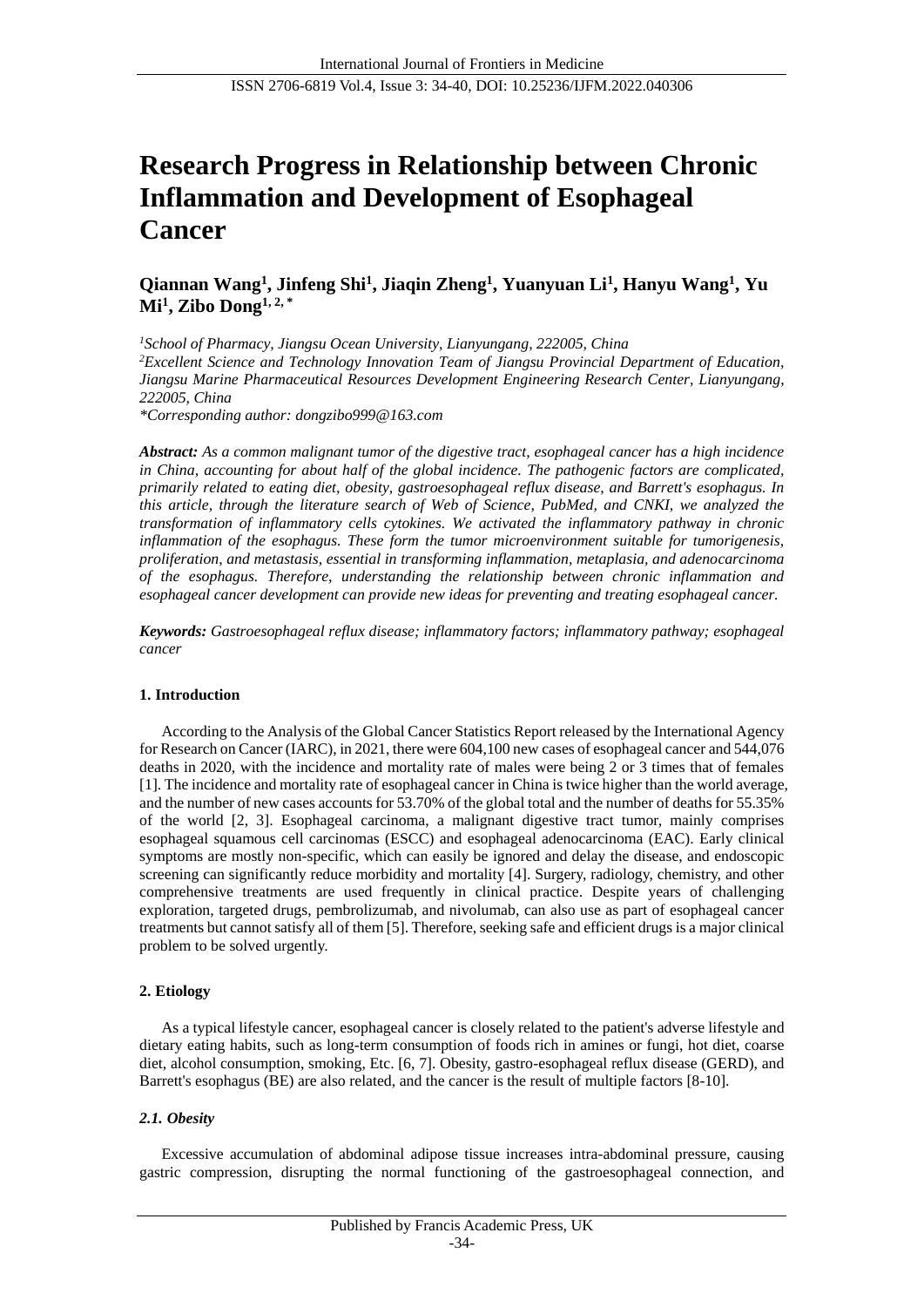promoting gastroesophageal reflux disease. At the same time, the remaining adipose tissue re-secretes pro-inflammatory cytokines to activate inflammatory responses and metabolic alterations in the body [9, 11].

## *2.2. Gastroesophageal reflux disease*

Gastroesophageal reflux disease is an esophageal inflammatory injury caused by the lower esophageal sphincter's transient relaxation and the esophageal mucosa's direct stimulation by gastric reflux. Its epidemiology is related mainly to obesity and Western lifestyles [6]. Prevalence ranges from 2.5% of China to 51.2% of Greece, and 30% of Westerners are currently affected by the disease [12, 13]. Although most patients can recover spontaneously, 10%-15% of GERD still convert to BE [12-14]. Persistent chronic inflammatory states will promote the release of pro-inflammatory mediators to enhance cell growth and invasion, thereby supporting tumorigenesis. So far, the key cytokines involved in this process, including IL-8, IL-6, TGF-β, and IL-1β, have been increasingly confirmed to recruit inflammatory cells to promote cancer [15].

#### *2.3. Barrett's esophagus*

Barrett's esophagus (BE) is EAC's only known pathological precursor, characterized by replacing normal squamous epithelium in the distal esophagus with specialized intestinal columnar epithelium [14]. Barrett's esophagus can be developed from GERD has an increased risk of developing esophageal cancer under chronic inflammation, approximately 30 times that of the general population, which is a classic model of inflammation-related cancers [15-17]. Today, approximately 90% of all Esophageal adenocarcinoma in the United States are EACs, and EACs that develop from BE have increased six-fold over the past 30 years [18]. Anti-inflammatory drugs such as aspirin have been found to reduce chronic inflammation and thus reduce the probability of BE developing EAC, suggesting that inflammation is one of the causes of EAC [19].

## **3. Microenvironment changes caused by inflammation**

Several studies have shown that cancer treatment should focus on tumor cells and the tumor microenvironment and its changes. Chronic inflammation promotes the formation of a microenvironment that favors tumor changes. The tumor microenvironment contains different cell populations, signaling factors, and structural molecules with which tumor cells interact to inhibit apoptosis, promoting immune evasion, proliferation, invasion, and metastasis [20].

#### *3.1. Immune cells*

Immune cell infiltration can be found at BE, dysplasia, and EAC stages. Generating pro-inflammatory factors and other tumor secretory factors to create an immunosuppressive environment to help tumor cells evade host responses, thereby facilitating tumorigenesis and development [21, 22].

#### *3.1.1. Myeloid derived suppressor cells*

Myeloid-derived suppressor cells (MDSCs) can modulate anti-tumor immunity by inhibiting T cell activation, NK cell killing, and inducing regulatory T cells [23]. Stairs et al. found that MDSCs were significantly amplified in a p120-catenin-deficient ESCC mouse model and were able to activate fibroblasts to induce connective tissue hyperplasia [24]. In addition, elevated levels of MDSCs have been observed in patients with esophageal cancer, which were associated with advanced disease, poor prognosis, and treatment resistance [25, 26].

#### *3.1.2. Regulatory T cells*

Regulatory T cells (Tregs) regulate the proliferation and activation of B cells, and T cells modulate the cytotoxic effect of NK cells in the normal physiological state. However, Terg initially suppresses inflammation but subsequently secretes immunosuppressive cytokines, interfering tumor-associated antigen delivery, and inhibits cytotoxic cell function, to weakens antineoplastic immunity [27]. Tregs amplification was found in peripheral blood and mucosal tissues of patients with esophageal cancer, related to tumor invasion, metastasis, and reduced survival after chemotherapy [28].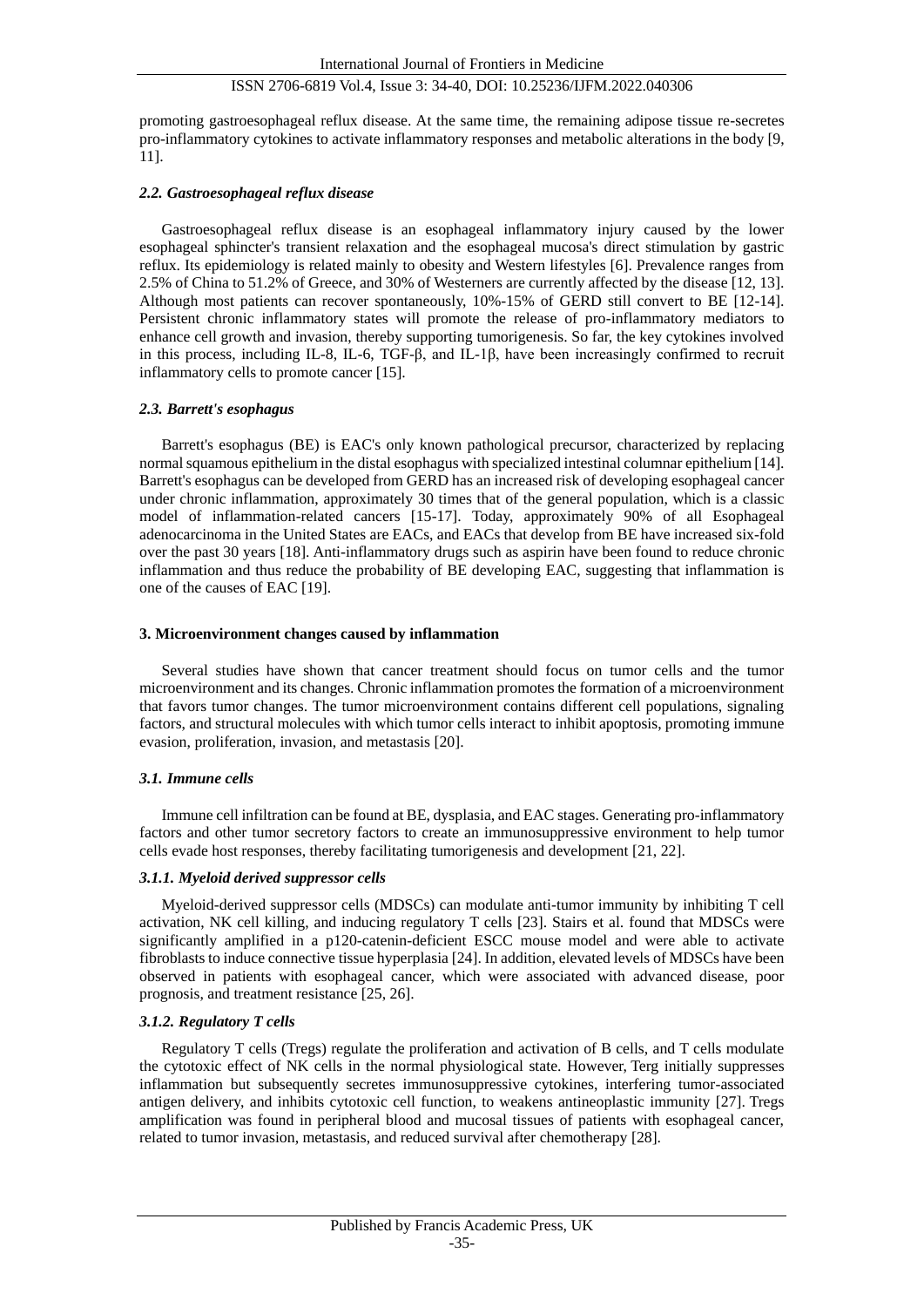#### *3.1.3. Tumor-associated macrophages*

Tumor-associated macrophages (TAM) promote tumor development, induce angiogenesis, and enhance tumor cell invasion [29]. In a GERD rat model, M1 macrophages are recruited to the inflammation site, activating the STAT3 pathway in epithelial and mesenchymal cells, promoting M2 macrophage polarization and accelerating cancer progression [30]. Th2 cytokines of EAC are upregulated, exacerbating MDSC-mediated M2 macrophage infiltration [31].

#### *3.1.4. Carcinoma-associated fibroblasts*

Growth factors secreted by Carcinoma-associated fibroblasts (CAFs) can change the extracellular matrix to form tumor niches and promote tumor cell migration [28]. Nobuhide et al. co-cultured human bone marrow-derived mesenchymal stem cells with ESCC cells. They found that it could induce the expression of α-smooth muscle actin and fibroblast activation protein, which are closely related to the depth of tumor invasion, lymph node metastasis, and poor prognosis [32]. Hajime et al. used clinical samples of esophageal carcinoma to reveal that CAFs promoted lymph node metastasis. They subsequently validated the cell-to-cell relationship in vitro and situ metastasis mouse models, confirming in vitro and in vivo accumulation of CAFs enhanced lymph node metastasis in ESCC. It shows that CAFtargeted therapy could reduce lymph node metastasis in patients with esophageal cancer and improve the prognosis of patients [33].

#### *3.2. Cytokines, chemokines and growth factors*

Small molecules, including cytokines, chemokines, and growth factors, play an essential role in promoting inflammation and cancer by enhancing cell proliferation recruiting immune cells. Souza et al. observed lymphocytic infiltration at the beginning of GERD and speculated that gastric acid and bile reflux induce the secretion of pro-inflammatory cytokines by HET-1A esophageal epithelial cells, suggesting that GERD is caused by cytokine excitatory-mediated damage rather than corrosive damage [34].

#### *3.2.1. Transforming growth factor-β*

Under normal conditions, the transforming growth factor-β (TGF-β1) has anti-inflammatory and antitumor effects. However, it can promote tumorigenesis in an abnormal microenvironment [21, 35]. TGF-β1 was significantly increased in EAC tissue compared with tissue from BE, and TGF-β-related genes TSP-1, POSTN, and TMEPAI are dysregulated in the entire metaplasia-dysplasia-cancer sequence, associated with advanced tumors [36].

#### *3.2.2. Vascular endothelial growth factor*

As a critical mediator of angiogenesis, vascular endothelial growth factor (VEGF) mainly triggers endothelial cell proliferation and migration and decomposes extracellular matrix. Under environmental conditions such as hypoxia, tumor and interstitial cells secrete active VEGF. The expression of VEGF-A increases in part of esophageal cancers, which is related to survival, tumor depth, and lymph node metastasis [30].

### *3.2.3. Transcription factor-κB*

Transcription factor-κB (NF-κB) is a candidate factor linking inflammation and cancer. It is involved in cell cycle regulation, lymphocyte maturation, inflammation and stress response, Etc., which is crucial in the inflammatory cascade and is closely related to cancer development [37]. From BE to EAC, NF-κB and its target molecules IL-8 and IL-1β are all upregulated [38]. The bile acid deoxycholic acid in the esophagus also activates the NF-κB pathway. It will upregulate downstream targets, including IL-8 and IL-1β, which will negative feedback increase NF-κB activation [39]. However, NF-κB overexpression occurs only in BE and EAC, suggesting it may be a marker of metaplasia-dysplasia-carcinogenesis [40].

#### *3.3. Hypoxia and oxidative stress*

Hypoxia can cause severe DNA damage and induce tumorigenic factors, hypoxia-inducible factors (HIF), which enhance the transcriptional activity of NF-κB in activated B cells, leading to proinflammatory cytokines and T migration increasing lymphocytes, the underlying molecular mechanisms of cytokine-mediated damage [41]. Reoxygenation through the ineffective tumor vasculature can also cause significant oxidative stress by producing nitric oxide and hydrogen peroxide reactive oxygen species. Nitric oxide can increase the aggressiveness of developmental abnormalities and cancer cells by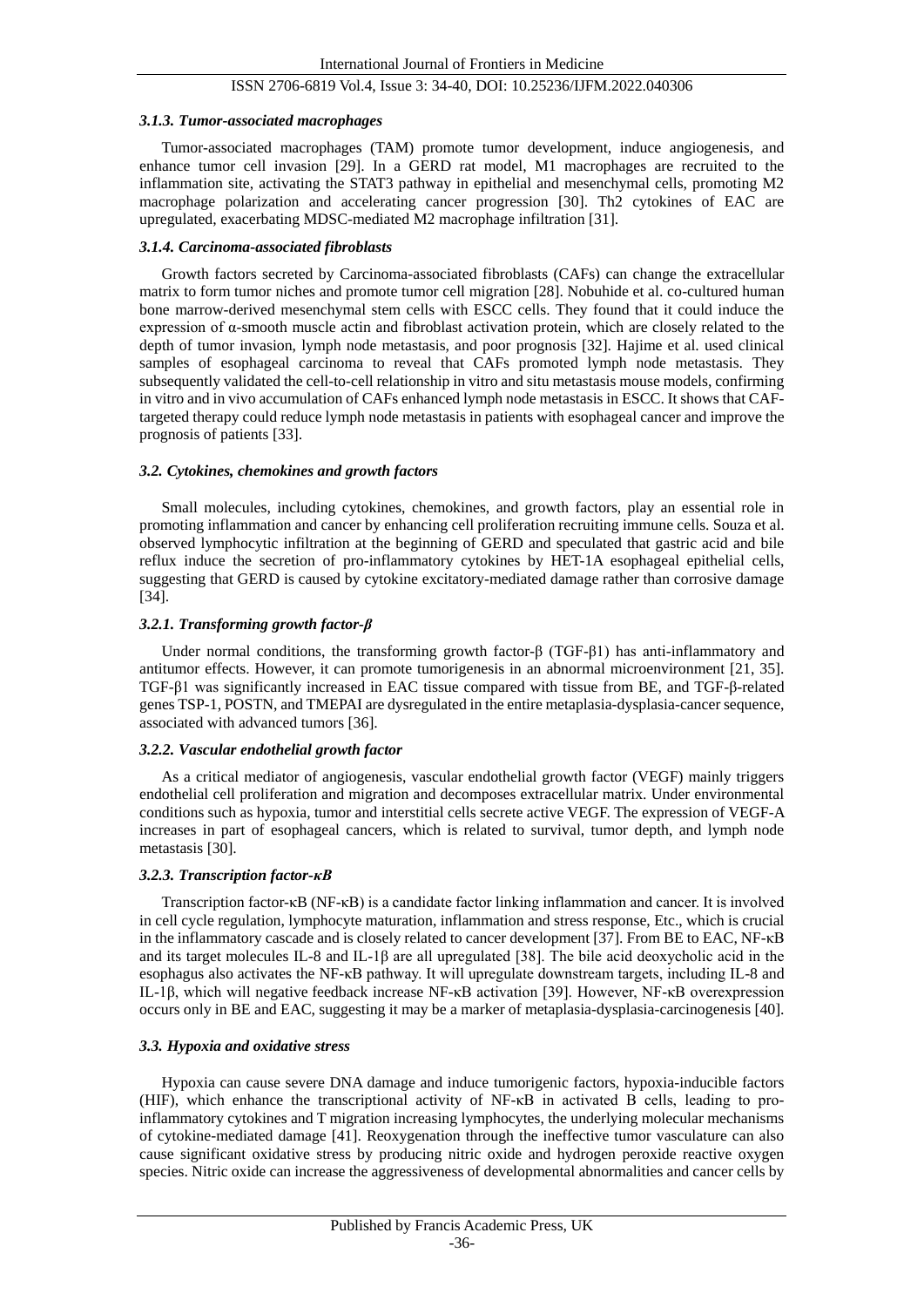modulating matrix metalloproteinase and tissue inhibitors of metalloproteinase (TIMP) [42]. HIF-1  $\alpha$ was elevated in BE compared with normal squamous epithelium and was associated with acute and chronic inflammation. There is no further increase in expression in atypical hyperplasia or EAC, which may be an early alteration of tumor progression and inflammation [43].

#### *3.4. Microbiota*

The esophageal epithelium is not only exposed to bacteria from the mouth but also to bacteria from the stomach and duodenum that accompany esophageal reflux. Yang et al. found that the distal esophageal microbiota often changes during esophagitis and BE. The microbiome changes from aerobic bacteria to gram-negative anaerobic bacteria during these processes, colonizing the esophagus [26]. Gram-negative bacteria produce lipopolysaccharides, activate Toll-like receptor 4 (TLR4) and the NFκB pathway, and cause inflammation through iNOS-mediated relaxation of the subesophageal sphincter, resulting in increased esophageal reflux [44]. At the same time, activation of interleukin, NF-κB, and MMP causes an inflammatory wound response. After the bacteria pass through the epithelial channel, the microbiome homeostasis is lost, further abnormal activation of TLR4, causing a vicious circle of cellular damage, which is one of the factors of esophageal carcinogenesis [45].

#### **4. Inflammatory pathways**

#### *4.1. TLR4/NF-κB pathway*

Toll-like receptors are pattern recognition receptors in the body's natural immune system, activated by microbial components such as lipopolysaccharides and endogenous ligands to induce a significant release of inflammatory factors such as TNF-α, IL-6, NF-κB, And so on. According to relevant reports, Barrett's esophagus is involved in the TLR4/NF-κB pathway, associated with genetic damage such as genes such as p50/p65 and CDKN2A aneuploidy evolution [27]. Studies have shown that the favorable expression rates of NF-κB P50, P65 protein, and mRNA in esophageal carcinoma are significantly higher than in normal esophageal mucosal tissue. With the severity of esophageal lesions, the expression rates of NF-κB P65 and P50 protein increased from normal mucosal epithelium adjacent to carcinoma, atypical hyperplasia tissue, carcinoma in situ to invasive carcinoma. These results suggest that the expression of NF-κB P65 and P50 protein is related to the process of esophageal cancer [46]. Daisuke et al. produced a duodenal content reflux model in rats, successfully inducing EAC and ESCC rats. Although bile acids could not cause mutations, long-term exposure triggered NF-κB p65 activation, potentially inducing genetic mutations and promoting cancerous processes, reflecting the importance of chronic inflammatory stimulation in gastrointestinal tumors [47].

#### *4.2. NLRP3 pathway*

NLRP3 inflammasome is a significant complex involved in innate immune defense. It is a protein complex consisting of NLRP3 protein receptors, apoptosis-associated speak-like proteins, and procaspase-1. Studies have shown that LPS activates the NLRP3 inflammasome on Barrett's esophagus, causing the secretion and inflammation of pro-inflammatory cytokines, and promoting inflammationmediated carcinogenesis of Barrett's esophagus [48, 49]. Yin XL et al. examined the effects of LPS, acids, bile salts, and acidic bile salts on average human esophageal cells. The results showed that acidic bile salts stimulate HET-1A cells to accelerate NLRP3 inflammasome activation to activate caspase-1, leading to pro-inflammatory cytokines and release of lactate dehydrogenase (LDH) [50]. Shuang Yu found that NLRP3, ASC, caspase-1, and IL-1 $\beta$  mRNA were higher in ESCC tissues than in normal adjacent tissues [51]. Regulating the low expression of NLRP3 mRNA has inhibitory effects on the proliferation, migration, and invasion of ESCC cells. The mechanism is mainly related to the low expression of NLRP3 inducing apoptosis and weakening interstitial epithelial transformation.

#### **5. Conclusion**

Esophageal cancer, as a disease with high mortality easily neglected in the early stage, should focus on the discussion's occurrence and development. The transformation of corresponding cells, cytokines, and the inflammatory pathways in the chronic inflammatory environment play a vital role in transforming inflammation-metaplasia-carcinogenesis. An in-depth understanding of the various links of inflammation and their interaction can target the key points and then find effective measures to prevent and treat tumors,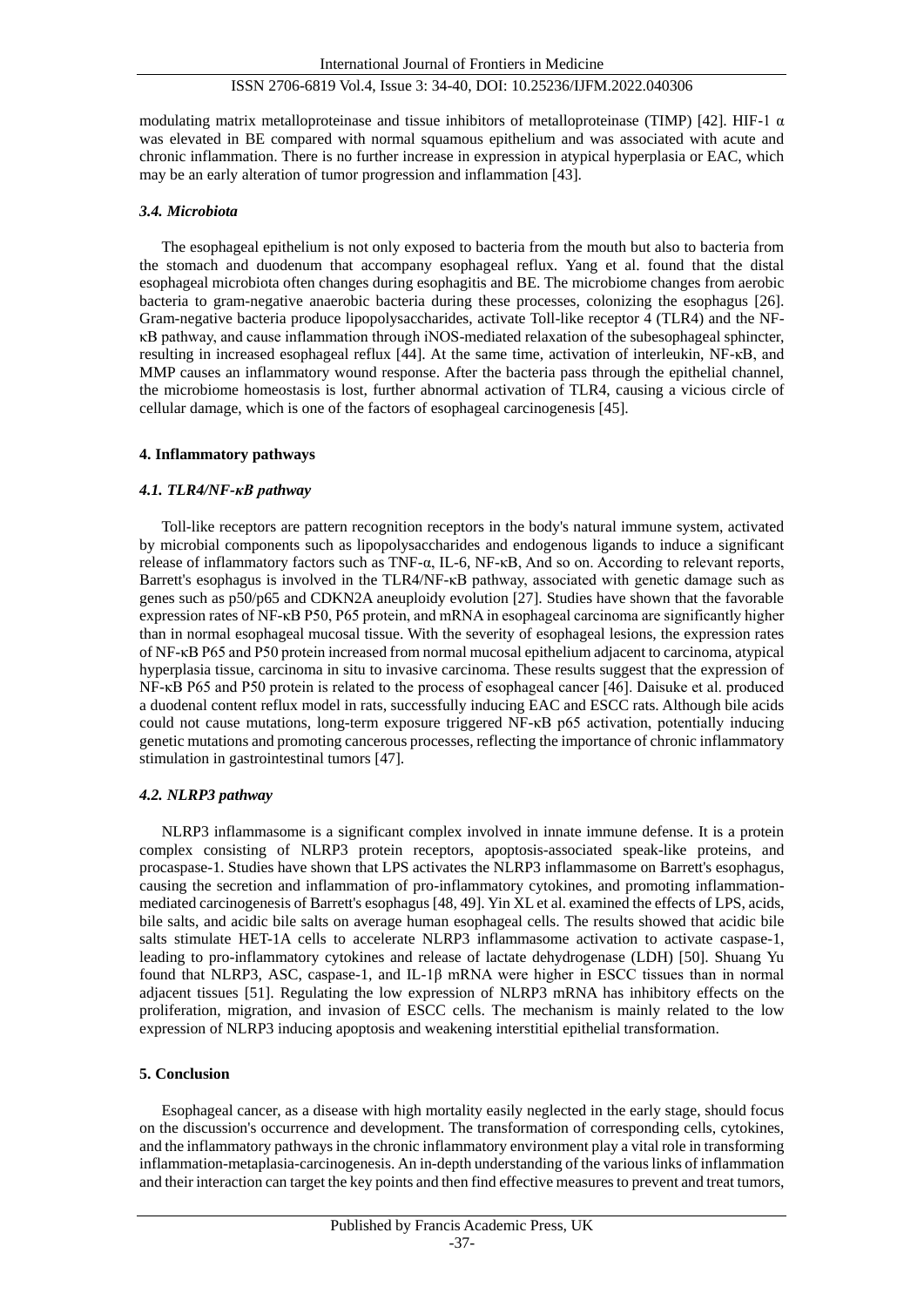which is the focus of future research on tumor treatment. In addition, inflammatory cell and cytokine transformations occur in inflammation-metaplasia-tumor progression. It can target high-risk groups according to the changing characteristics of each link, provide more resource allocation, avoid unnecessary waste of resources, and provide new ideas for the prevention and treatment of esophageal cancer.

## **Acknowledgements**

Supported by the National Natural Science Foundation of China (Grant No. 81773968).

## **References**

*[1] Hyuna S, Jacques F, Rebecca S, et al. Global cancer statistics 2020: GLOBOCAN estimates of incidence and mortality worldwide for 36 cancers in 185 countries. CA: a cancer journal for clinicians [J], 2021, 71(3): 67-84*

*[2] Zongchao L, Zhexuan L, Yang Z, et al. Interpretation on the report of Global Cancer Statistics 2020 [J]. Journal of Multidisciplinary Cancer Management (Electronic Version), 2021, 7(02): 1-14.*

*[3] Songbo L. Changing trends in the disease burden of esophageal cancer in China from 1990 to 2017 and its predicated level in 25 years [D]. Shangdong University, 2021.*

*[4] CHEN R, LIU Y, SONG G, et al. Effectiveness of one-time endoscopic screening programme in prevention of upper gastrointestinal cancer in China: a multicentre population-based cohort study. Gut [J], 2021, 70(2): 251-260.*

*[5] Chengwei P, Deirdre J. Advances in the pharmacotherapeutic management of esophageal squamous cell carcinoma. Expert Opinion on Pharmacotherapy [J], 2021, 22(1): 89-106*

*[6] Ho ALK, Smyth EC, A global perspective on oesophageal cancer: two diseases in one. The Lancet Gastroenterology & Hepatology [J], 2020. 5(6): 521-522.*

*[7] Wang K, Zhang L, He Z, et al. A population-based survey of gastroesophageal reflux disease in a region with high prevalence of esophageal cancer in China. Chin Med J (Engl) [J], 2019. 132(13): 1516- 1523.*

*[8] Kamangar F, Nasrollahzadeh D, Safiri S. et al. The global, regional, and national burden of oesophageal cancer and its attributable risk factors in 195 countries and territories, 1990–2017: a systematic analysis for the Global Burden of Disease Study 2017. The Lancet Gastroenterology & Hepatology [J], 2020. 5(6): 582-597.*

*[9] Schlottmann F, Dreifuss NH, and Patti MG. Obesity and esophageal cancer: GERD, Barrett's esophagus, and molecular carcinogenic pathways. Expert Rev Gastroenterol Hepatol [J], 2020. 14(6): 425-433.*

*[10] Ness-Jensen E, and Lagergren J. Tobacco smoking, alcohol consumption and gastro-oesophageal reflux disease. Best Pract Res Clin Gastroenterol [J], 2017. 31(5): 501-508.*

*[11] Avgerinos KI, Spyrou N, Mantzoros CS, et al. Obesity and cancer risk: Emerging biological mechanisms and perspectives. Metabolism [J], 2019. 92: 121-135.*

*[12] Eusebi LH, Ratnakumaran R, Yuan Y, et al. Global prevalence of, and risk factors for, gastrooesophageal reflux symptoms: a meta-analysis. Gut [J], 2018. 67(3): 430-440.*

*[13] Richter E, Rubenstein H. Presentation and Epidemiology of Gastroesophageal Reflux Disease. Gastroenterology [J], 2018, 154(2): 267-276*

*[14] Katzka DA, and P.J. Kahrilas, Advances in the diagnosis and management of gastroesophageal reflux disease. BMJ [J], 2020. 371- 376.*

*[15] Bhat A A, Nisar S, Maacha S, et al. Cytokine-chemokine network driven metastasis in esophageal cancer; promising avenue for targeted therapy [J]. Molecular cancer, 2021, 20(1): 1-20.*

*[16] Gergen A K, Jarrett M J, Li A, et al. Toll-like Receptor 4 Mediates Reflux-Induced Inflammation in a Murine Reflux Model [C]. Seminars in Thoracic and Cardiovascular Surgery. WB Saunders, 2021*

*[17] Grady WM, Yu M, Markowitz SD, et al. Barrett's Esophagus and Esophageal Adenocarcinoma Biomarkers. Cancer Epidemiol Biomarkers Prev [J], 2020. 29(12): 2486-2494.*

*[18] Peters Y, Al-Kaabi A, Shaheen NJ, et al. Barrett oesophagus. Nat Rev Dis Primers [J], 2019. 5(1): 35.*

*[19] Hao W, Shen Y, Feng M. et al. Aspirin acts in esophageal cancer: a brief review. J Thorac Dis [J], 2018. 10(4): 2490-2497.*

*[20] Baba Y, Nomoto D, Okadome K, et al. Tumor immune microenvironment and immune checkpoint inhibitors in esophageal squamous cell carcinoma. Cancer Sci [J], 2020. 111(9): 3132-3141.*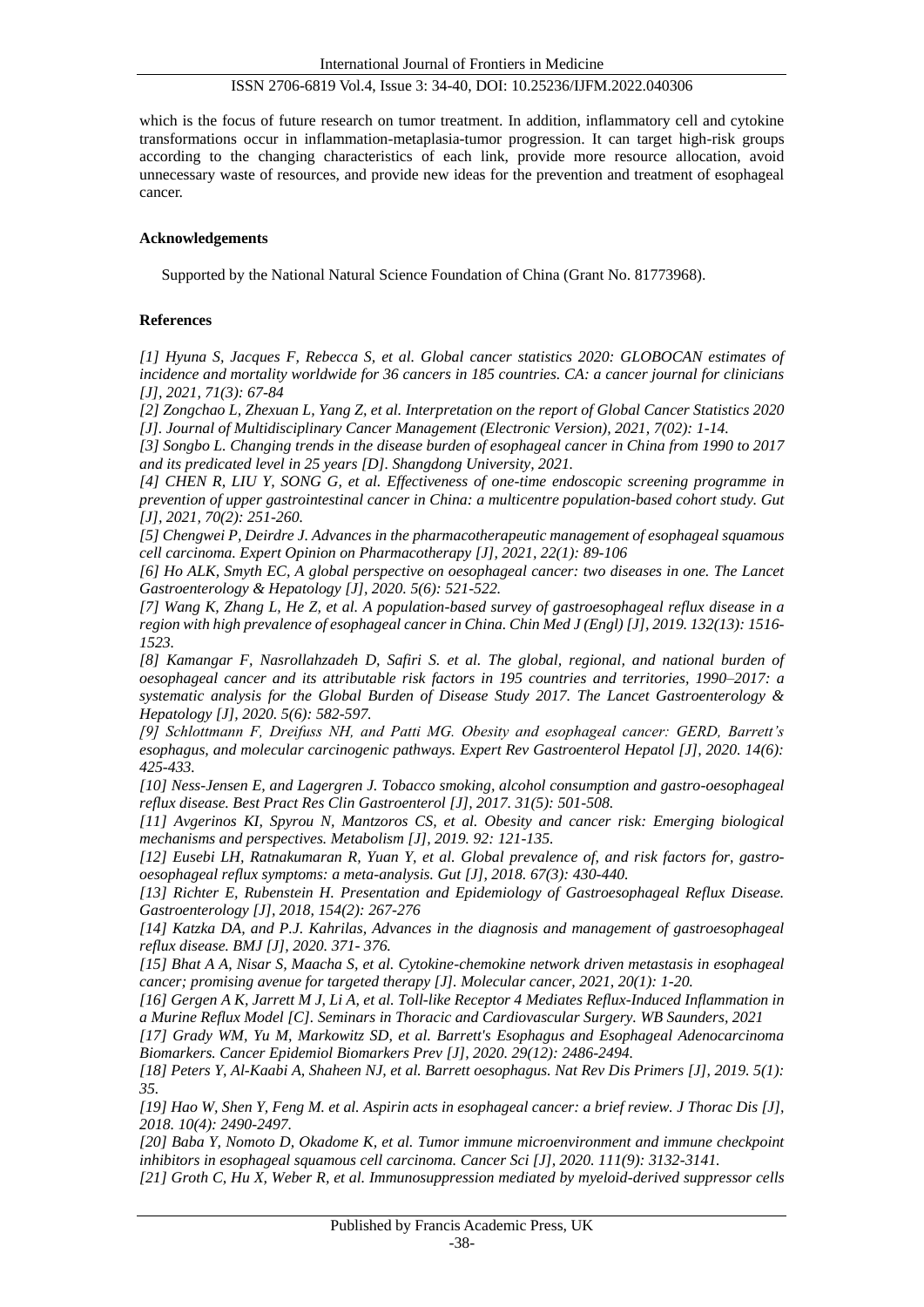*(MDSCs) during tumour progression [J]. British journal of cancer, 2019, 120(1): 16-25.*

*[22] Jeong S M, Kim Y J. Astaxanthin treatment induces maturation and functional change of myeloidderived suppressor cells in tumor-bearing mice [J]. Antioxidants, 2020, 9(4): 350.*

*[23] Han P, Cao P, Hu S, et al. Esophageal Microenvironment: From Precursor Microenvironment to Premetastatic Niche. Cancer Manag Res [J], 2020.12: 5857-5879.*

*[24] Stairs DB, Bayne LJ, Rhoades B, et al. Deletion of p120-catenin results in a tumor microenvironment with inflammation and cancer that establishes it as a tumor suppressor gene. Cancer Cell [J], 2011. 19(4): 470-483.*

*[25] Farshidpour M, Ahmed M, Junna S, et al. Myeloid-derived suppressor cells in gastrointestinal cancers: A systemic review [J]. World Journal of Gastrointestinal Oncology, 2021, 13(1): 1.*

*[26] Chen MF, Kuan FC, Yen TC, et al. IL-6-stimulated CD11b+ CD14+ HLA-DR- myeloid-derived suppressor cells, are associated with progression and poor prognosis in squamous cell carcinoma of the esophagus. Oncotarget [J], 2014, 5(18): 8716-8728*

*[27] Knochelmann H M, Dwyer C J, Bailey S R, et al. When worlds collide: Th17 and Treg cells in cancer and autoimmunity [J]. Cellular & molecular immunology, 2018, 15(5): 458-469.*

*[28] Coleman HG, Xie SH, and Lagergren J. The Epidemiology of Esophageal Adenocarcinoma. Gastroenterology[J], 2018. 154(2): 390-405.*

*[29] Lu Y, Guo L, Ding G. PD1+ tumor associated macrophages predict poor prognosis of locally advanced esophageal squamous cell carcinoma [J]. Future Oncology, 2019, 15(35): 4019-4030.*

*[30] Davern M, Donlon N E, Power R, et al. The tumour immune microenvironment in oesophageal cancer [J]. British Journal of Cancer, 2021, 125(4): 479-494.*

*[31] Gao J, Wu Y, Su Z, et al. Infiltration of alternatively activated macrophages in cancer tissue is associated with MDSC and Th2 polarization in patients with esophageal cancer. PLoS ONE [J], 2017, 9(8): e104453.*

*[32] Higashino N, Koma YI, Hosono M, et al. Fibroblast activation protein-positive fibroblasts promote tumor progression through secretion of CCL2 and interleukin-6 in esophageal squamous cell carcinoma. Lab Invest, 2019. 99(6): 777-792.*

*[33] Kashima H, Noma K, Ohara T, et al. Cancer-associated fibroblasts (CAFs) promote the lymph node metastasis of esophageal squamous cell carcinoma. Int J Cancer, 2019. 144(4): 828-840.*

*[34] Souza RF, Huo X, Mittal V, et al. Gastroesophageal reflux might cause esophagitis through a cytokine-mediated mechanism rather than caustic acid injury. Gastroenterology [J], 2009. 137(5): 1776- 1784.*

*[35] Bierie B, and Moses HL. Tumour microenvironment: TGFbeta: the molecular Jekyll and Hyde of cancer. Nat Rev Cancer [J], 2006. 6(7): 506-520.*

*[36] Wang J, Wu M, Zheng D, et al. Garcinol inhibits esophageal cancer metastasis by suppressing the p300 and TGF-β1 signaling pathways. Acta Pharmacologica Sinica [J], 2019. 41(1): 82-92.*

*[37] Chen Y, Dandan W, Hao P, et al. Epigenetically upregulated oncoprotein PLCE1 drives esophageal carcinoma angiogenesis and proliferation via activating the PI-PLCε-NF-κB signaling pathway and VEGF-C/ Bcl-2 expression. Molecular Cancer [J], 2019. 18(1): 760-783.*

*[38] Yang H, Xu M, Lu F, et al. Tocopherols inhibit esophageal carcinogenesis through attenuating NFκB activation and CXCR3-mediated inflammation[J]. Oncogene, 2018, 37(29): 3909-3923.*

*[39] Lin EW, Karakasheva TA, Hicks PD, et al. The tumor microenvironment in esophageal cancer. Oncogene, 2016. 35(41): 5337-5349.*

*[40] Mukaisho KI, Kanai S, Kushima R, et al. Barretts's carcinogenesis. Pathol Int [J], 2019. 69(6): 319-330.*

*[41] Macedo C, Miranda V, Henrique R, et al. The Critical Role of Hypoxic Microenvironment and Epigenetic Deregulation in Esophageal Cancer Radioresistance. Genes (Basel) [J], 2019. 10(11): 54- 79.*

*[42] Li D, Deconda D, Li A, et al. Effect of Proton Pump Inhibitor Therapy on NOX5, mPGES1 and iNOS expression in Barrett's Esophagus [J]. Scientific reports, 2019, 9(1): 1-9.*

*[43] Lv J, Guo L, Liu J J, et al. Alteration of the esophageal microbiota in Barrett's esophagus and esophageal adenocarcinoma [J]. World journal of gastroenterology, 2019, 25(18): 2149.*

*[44] Yang L, Francois F, and Pei Z. Molecular pathways: pathogenesis and clinical implications of microbiome alteration in esophagitis and Barrett esophagus. Clin Cancer Res [J], 2012. 18(8): 2138- 2144.*

*[45] Walker MM, and Talley NJ. Review article: bacteria and pathogenesis of disease in the upper gastrointestinal tract--beyond the era of Helicobacter pylori. Aliment Pharmacol Ther [J], 2014. 39(8): 767-779.*

*[46] Kohtz PD, Halpern AL, Eldeiry MA, et al. Toll-Like Receptor-4 Is a Mediator of Proliferation in Esophageal Adenocarcinoma. Ann Thorac Surg [J], 2019. 107(1): 233 -241.*